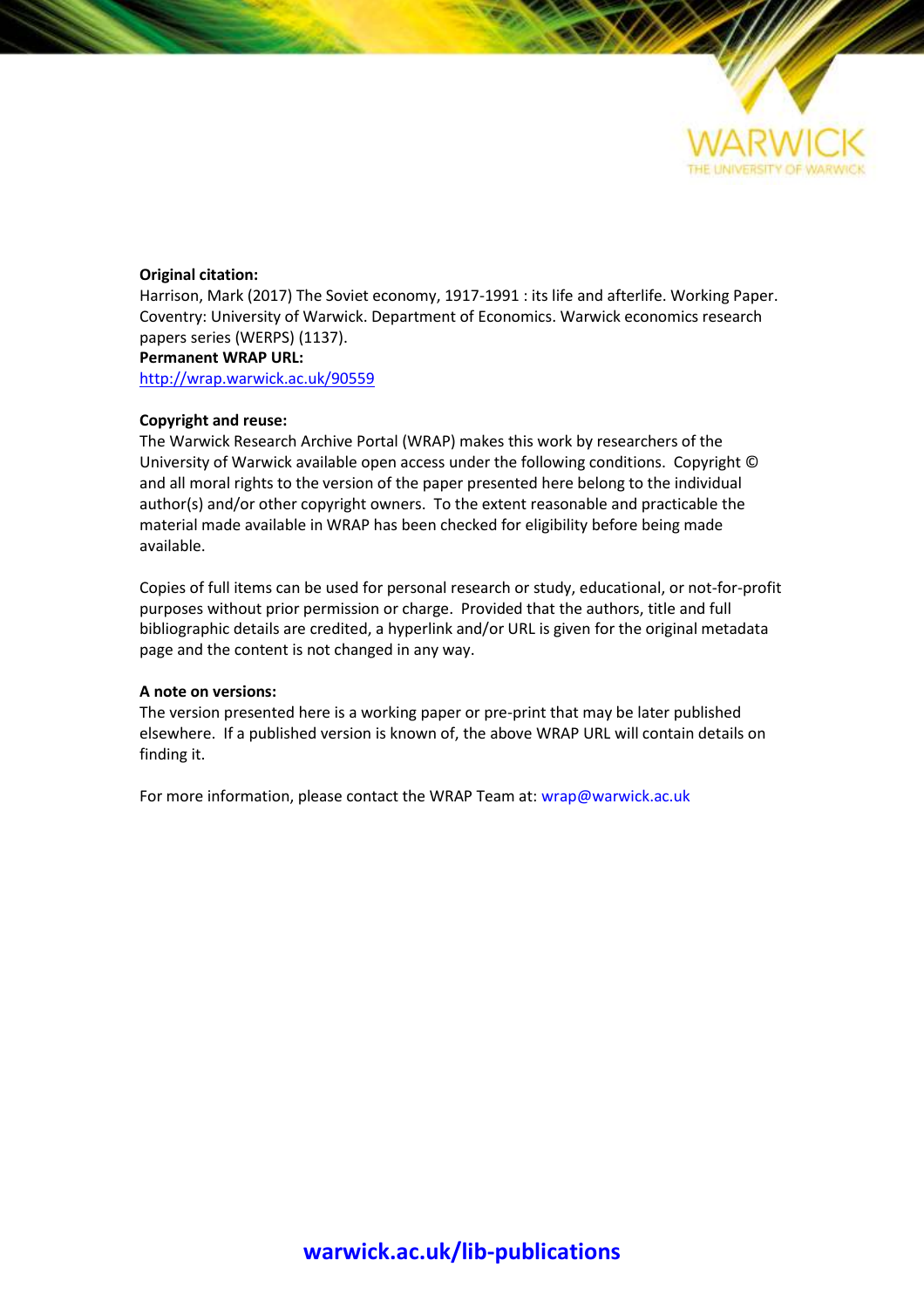

# **The Soviet Economy, 1917-1991 : Its Life and Afterlife**

**Mark Harrison**

**May 2017 No: 1137**

**Warwick Economics Research Papers**

**ISSN 2059-4283 (online) ISSN 0083-7350 (print)**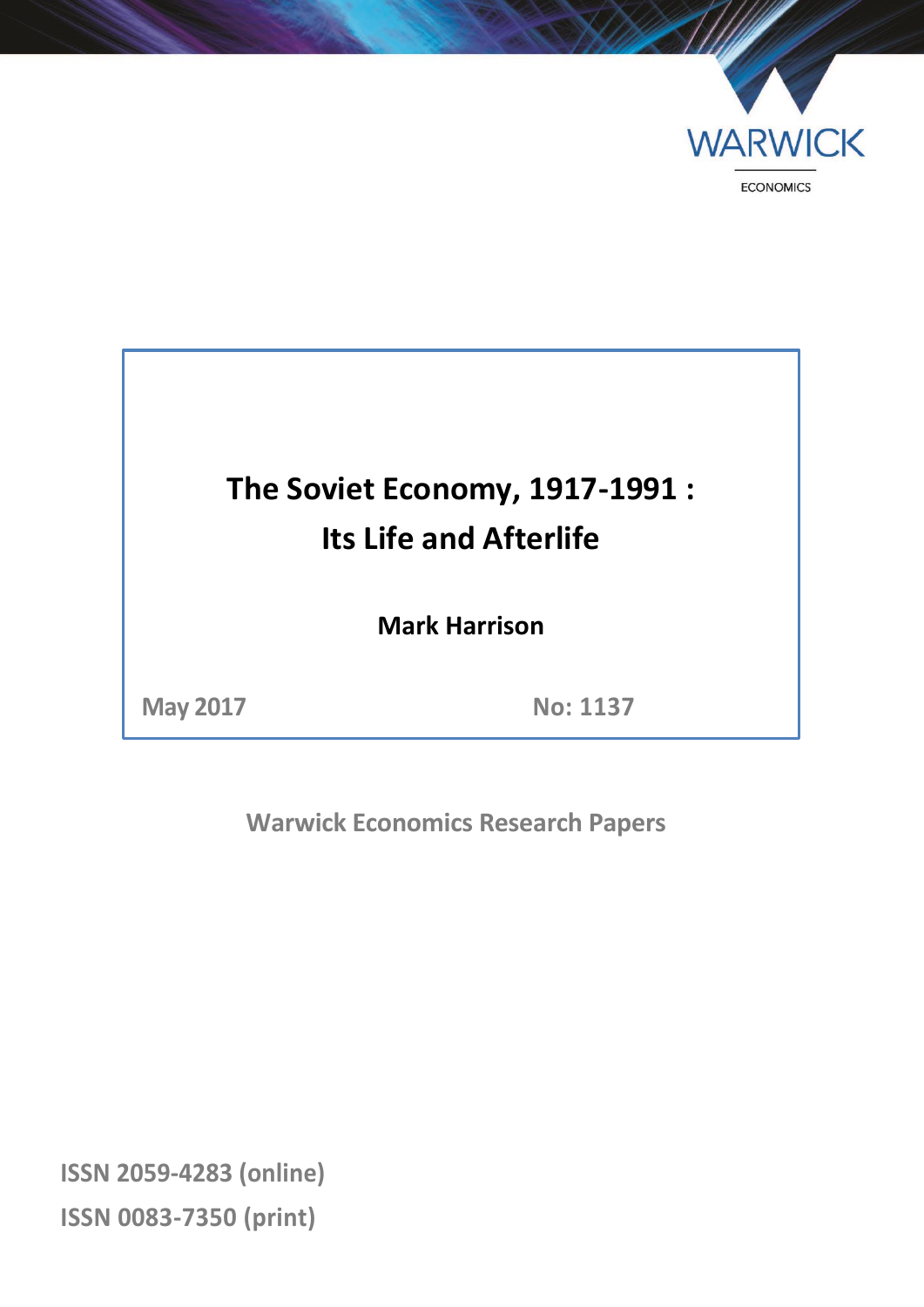## The Soviet Economy, 1917-1991: Its Life and Afterlife

Mark Harrison\*

#### Centre on Competitive Advantage in the Global Economy, University of Warwick; Centre for Russian, European, and Eurasian Studies, University of Birmingham

#### *Abstract*

In terms of economic development, Russia before and after the Soviet era was just an average economy. If the Soviet era is distinguished, it was not by economic growth or its contribution to human development, but by the use of the economy to build national power over many decades. In this respect, the Soviet economy was a success. It was also a tough and unequal environment in which to be born, live, and grow old. The Soviet focus on building national capabilities did improve opportunities for many citizens. Most important were the education of women and the increased survival of children. The Soviet economy was designed for the age of mass production and mass armies. That age has gone, but the idea of the Soviet economy lives on, fed by nostalgia and nationalism.

Keywords: command economy, communism, economic growth, incentives, power, security, Soviet Union, war economy

JEL Codes: H1, N44, P20.

#### *Acknowledgements*

This draft contributes to a Symposium on The Hundredth Anniversary of the Russian Revolution to be published in *The Independent Review* in 2017. It is based on presentations to the GB-Russia Society in London on 2 March and to a panel on The Russian Revolution in Historical Perspective at the conference of the British Association for Slavonic and East European Studies, Cambridge, on 1 April. I thank the organizers and participants for discussion, and also Michael Ellman, Paul Gregory, and Gavin Wright for comments.

<sup>\*</sup> Mail: Department of Economics, University of Warwick, Coventry CV4 7AL, United Kingdom. Email: mark.harrison@warwick.ac.uk.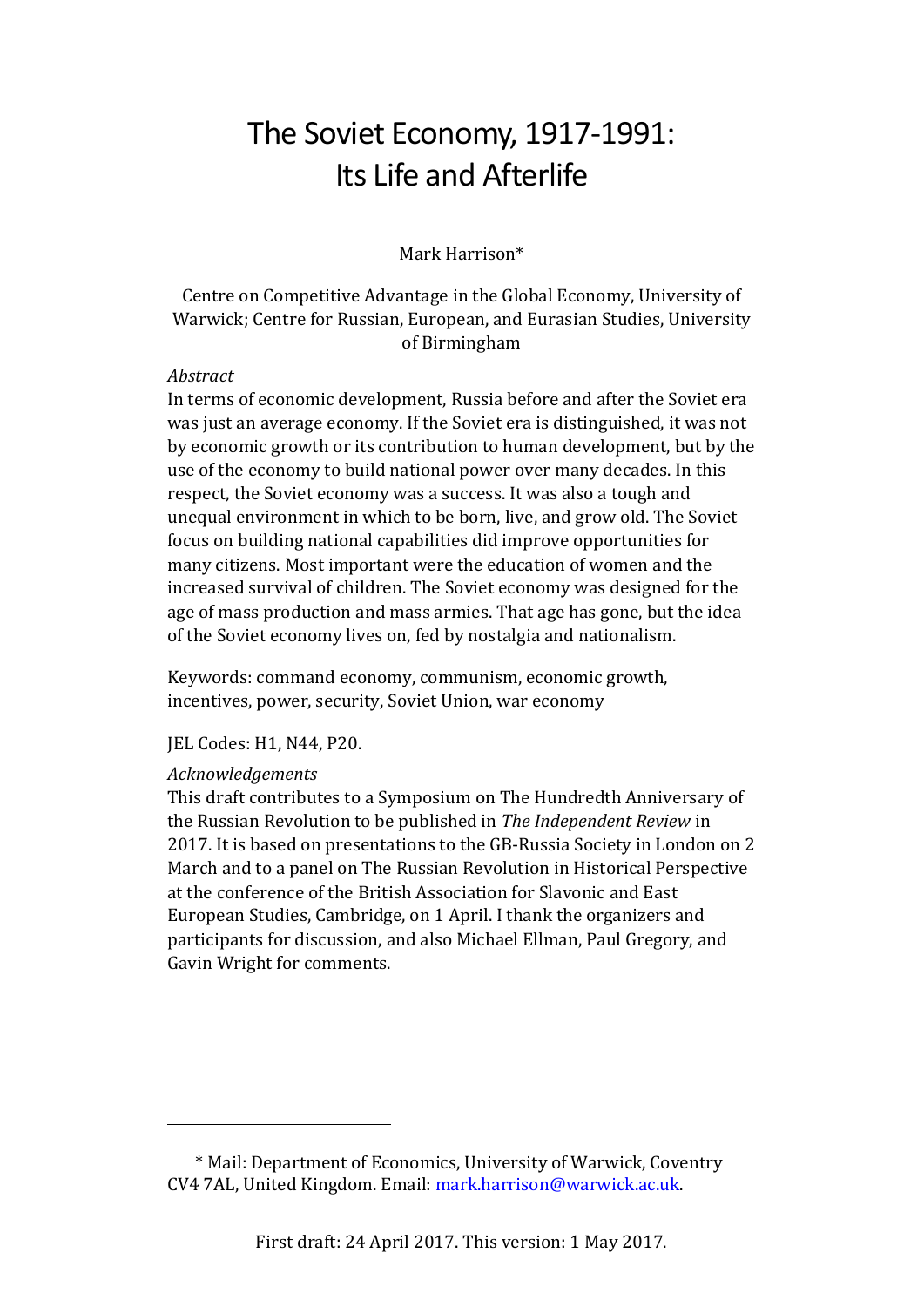## The Soviet Economy, 1917-1991: Its Life and Afterlife

We think of Russia before the Bolshevik Revolution as a poor country, and this was so by the standards of other great powers. In 1913, as Figure 1 shows, Russia was far behind the global frontier marked by the United States. But by another standard, that of economic development around the world, Russia was just an average economy. Per head of the population, its real output stood at the global mean in both 1900 and 1913. Over the century from 1913, the eve of World War I, to 2008, the edge of the recent world financial crisis, Russia's real output per head multiplied more than five times – but so did that of the World. So, in 2008, Russia was again an average economy.

If the twentieth century saw Russia develop at the same pace as the global economy, neither faster nor slower, one might wonder why the years between deserve much attention.

In fact the years between were extraordinary. The Bolshevik Revolution began with an economic disaster as output plunged. It did not recover to the prewar level until the end of the 1920s. During the 1930s Soviet production regained the global mean and rose above it. The margin of Soviet advantage over the world average was 10 per cent by at the outbreak of World War II, and 40 to 50 per cent for much of the Cold War. For half a century Russia's output was forced by the relentless pressure of state-led modernization and mobilization. The level of output was pushed up, but there was no sustainable path to the global frontier. With the collapse of the Soviet Union, the pushing stopped, and everyone breathed out. Output fell back to the world average, and then below it, before reverting once more to the mean.

Before and after the Soviet era, therefore, Russia had an average economy – exceptional only in size. And size mattered.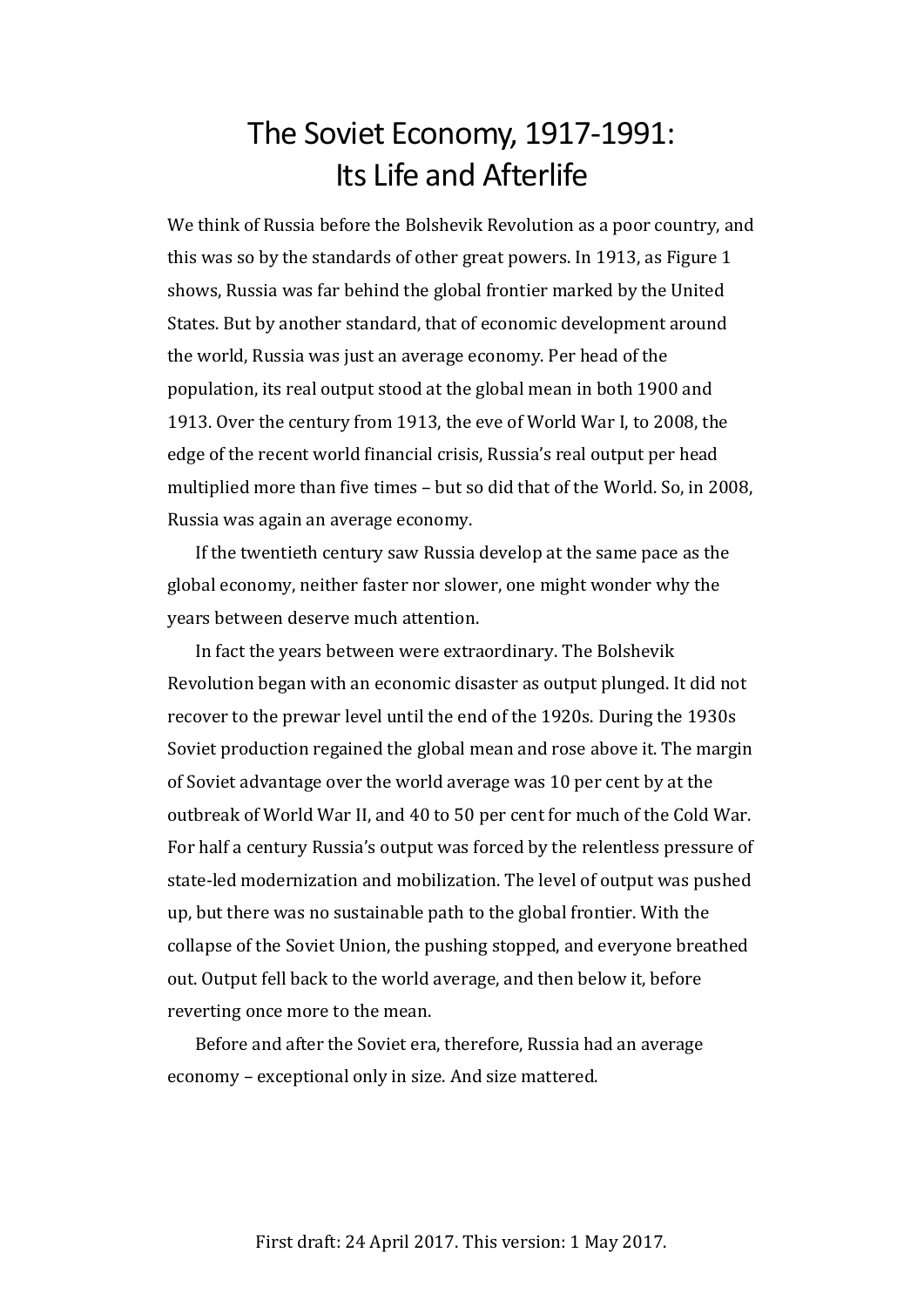### Size and mobilization

Size was reflected in Russia's large population and abundant natural resources. These things mattered, not for consumer welfare, but for power and security. In the world as the Bolsheviks saw it, the survival of states was decided by their relative economic and military capabilities. Lenin (1917: 369) wrote that, while the Revolution had moved Russia forward politically, it lagged economically. "The war is inexorable; it puts the alternative with ruthless severity: either perish or overtake and outstrip the advanced countries economically as well." Greater powers, Stalin (1931: 40-41) observed, had continually beaten Russia "for falling behind, for her backwardness. ... That is why we must no longer lag behind. We are fifty or a hundred years behind the advanced countries. We must make good this distance in ten years. Either we do it, or they crush us."

Power and security were often neglected when Western economists turned their attention to the Soviet economy during the Cold War. Many of them followed a shared outlook, explaining Soviet economic policies as a strategy for growth or a model of development (e.g. Nove 1961; Spulber 1964). They acknowledged that, for the sake of modernization, the Soviet state relied on methods that were authoritarian or paternalistic. The secret police and thermonuclear weapons entered the story, if at all, as undesirable and costly by-products of the quest for growth.

The Soviet archives have shown what this perspective left out.<sup>1</sup> Considerations of national security were decisive at every turning point. As the Bolsheviks understood the world, they faced a double threat. The external enemy was continuously in collusion with the enemy within, and these enemies encouraged and reinforced other, so that threats from abroad incited internal resistance, and conversely, so that internal and external security were inseparably linked.

<sup>1</sup> But Kontorovich and Wein (2009) maintain that the deficiencies of our Cold War understanding should have been obvious at the time.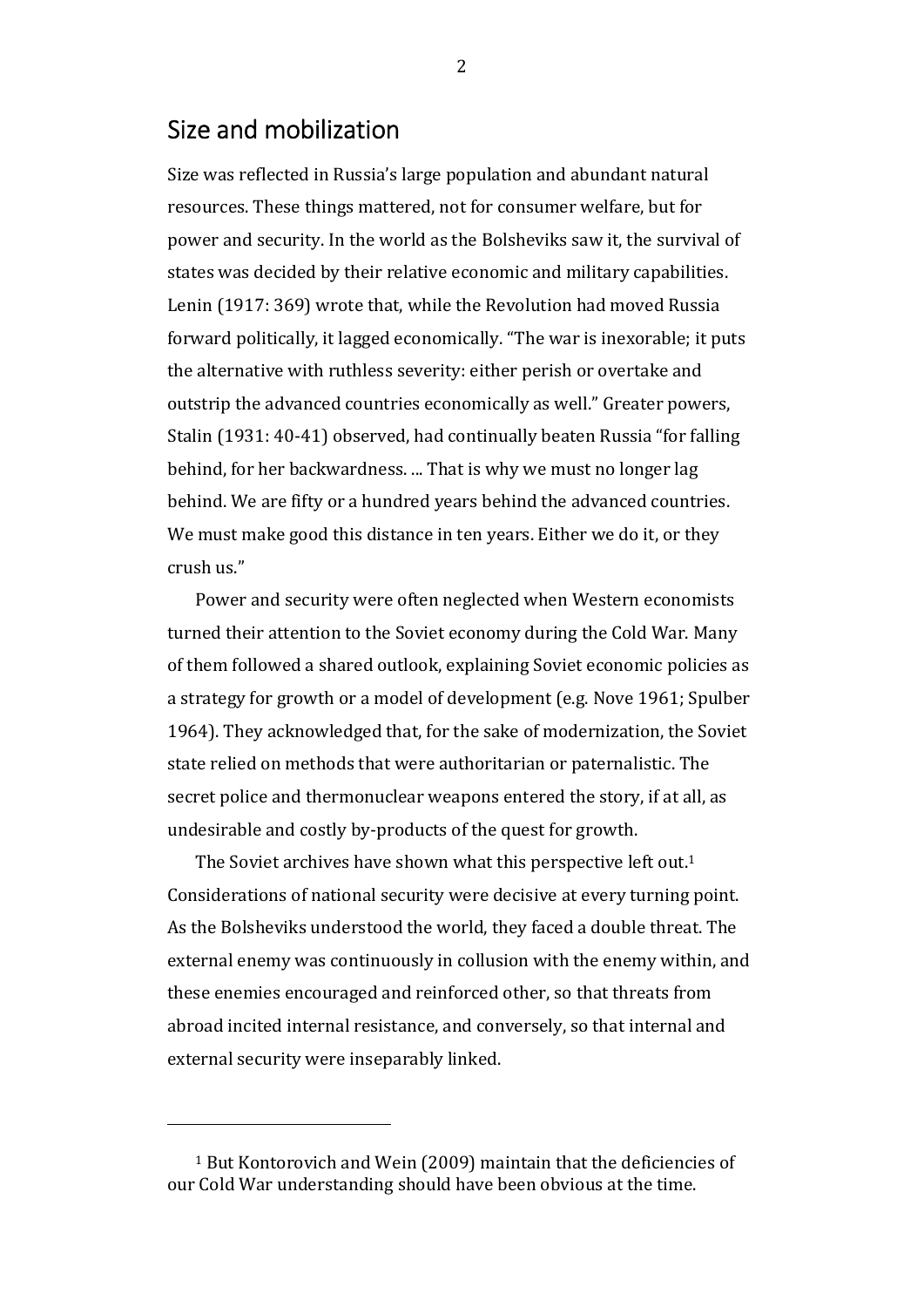The economy was reorganized, therefore, to mobilize against the foreign enemy and suppress the enemy within. Forced industrialization allowed the economy to be diversified into mass production of the guns, planes, tanks, and shells that would hold off the external enemy in the "future war."2 Peasant farmers were collectivized to prevent them from starving the towns and the army, as in the Great War. Mass killings eliminated "potential enemies" who cheered the leaders when it was costless to do so, but would betray them in time of war. Intense secrecy and continual surveillance of society would limit the scope for the enemy to organize disruption of the party's plans and directives.

War was not always in the future. Throughout its history the Soviet state engaged in many actual conflicts, usually with neighbours, sometimes with allies, occasionally reaching around the world. World War II, however, is the experience that continues to validate Soviet rule for many Russians, and not only in Russia. In 1941, Stalin and the entire state experienced a tremendous shock. There were colossal defeats and horrifying losses. Faced with only bad choices, millions of soldiers and citizens chose the other side. Under a lesser challenge, Imperial Russia had collapsed. For a time it appeared that Stalin's preparations had been insufficient or misjudged. But the Soviet state did not collapse. The command economy was mobilized, successfully prioritized military resistance, and overcame the enemy in the supply of its mass army. At the war's end, the Soviet Union was starting on atomic weapons and space missiles. The Soviet system replicated itself across Eastern Europe—and spread its message to new allies: be vigilant; defend the revolution against internal and external enemies; prepare for future war.

When Western economists tried to name the system, they often called it a command economy. By design, it directed capacities and efforts to a few public priorities, imposed rigid quantitative controls on the entire supply chain from final products back to food, materials, land, and labour,

 $2$  "Future War" was the title of an influential report by the Red Army intelligence directorate in 1928 (Samuelson 2000: 22-28).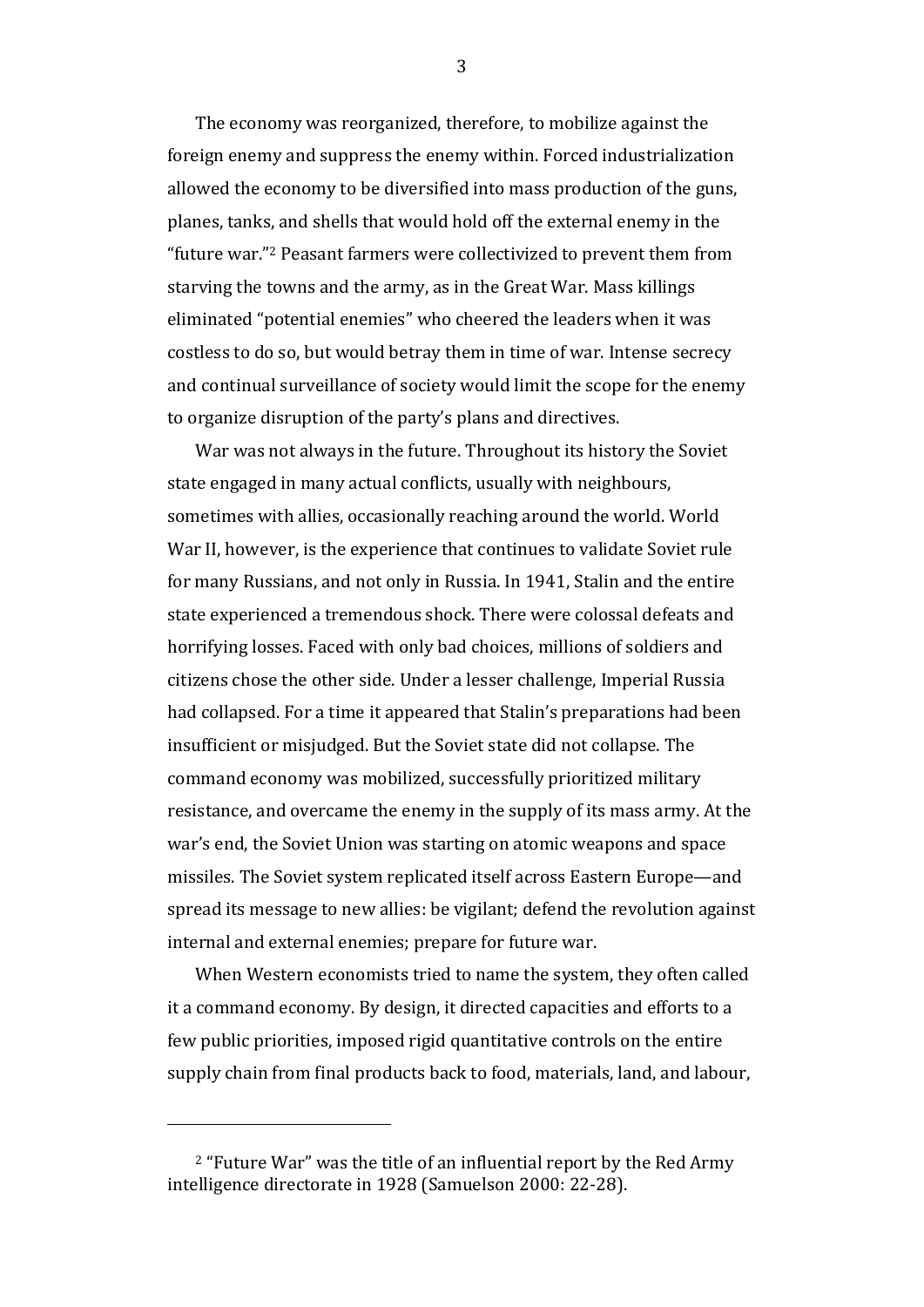and suppressed private motivations in favour of patriotic appeals and direct compulsion. What was the origin of this design? It could be traced not to the theories of Marx and Engels but, as the Polish economist Oskar Lange (1962: 18) observed, to practice: this was what every society now did in time of war. What called itself socialism, he concluded, was really a "war economy."

To Lange, a reform-minded socialist, this seemed like a mistake. But to the Bolsheviks and their successors there was no mistake. Once in power, they wanted an economy permanently mobilized, if not for war in the present, then for the "future war."

Judged by the criteria of productivity or welfare that every student learns in Economics 101, the Soviet economy is generally thought to have failed. On such measures, as Figure 1 confirms, it did not catch up and overtake the West. But Lenin, Stalin, and the rest did not take Economics 101, and if they had cared above all for productivity or welfare there were many things they should have done differently.

On the one criterion that they cared about in practice, the Soviet economic project was a great success. Figure 2 shows the Soviet Union in the National Material Capabilities dataset, developed by the Correlates of War project to capture "the ability of a nation to exercise and resist influence" in the world. On a composite measure of national capability the Soviet Union, starting from third place in 1913, rose through the interwar period, made second place after the war, and overtook the United States around 1970.

A large population, rich natural resources, and a mobilized economy were complements in this success. Permanent mobilization enabled the Soviet Union to punch above its economic weight for half a century. But a small country could not have aspired to lead the world in national power, no matter how productive or mobilized.

## Living in the Soviet economy

My story tells of the Soviet economy as an instrument for building national power. But it cannot be the whole story. What were the stories of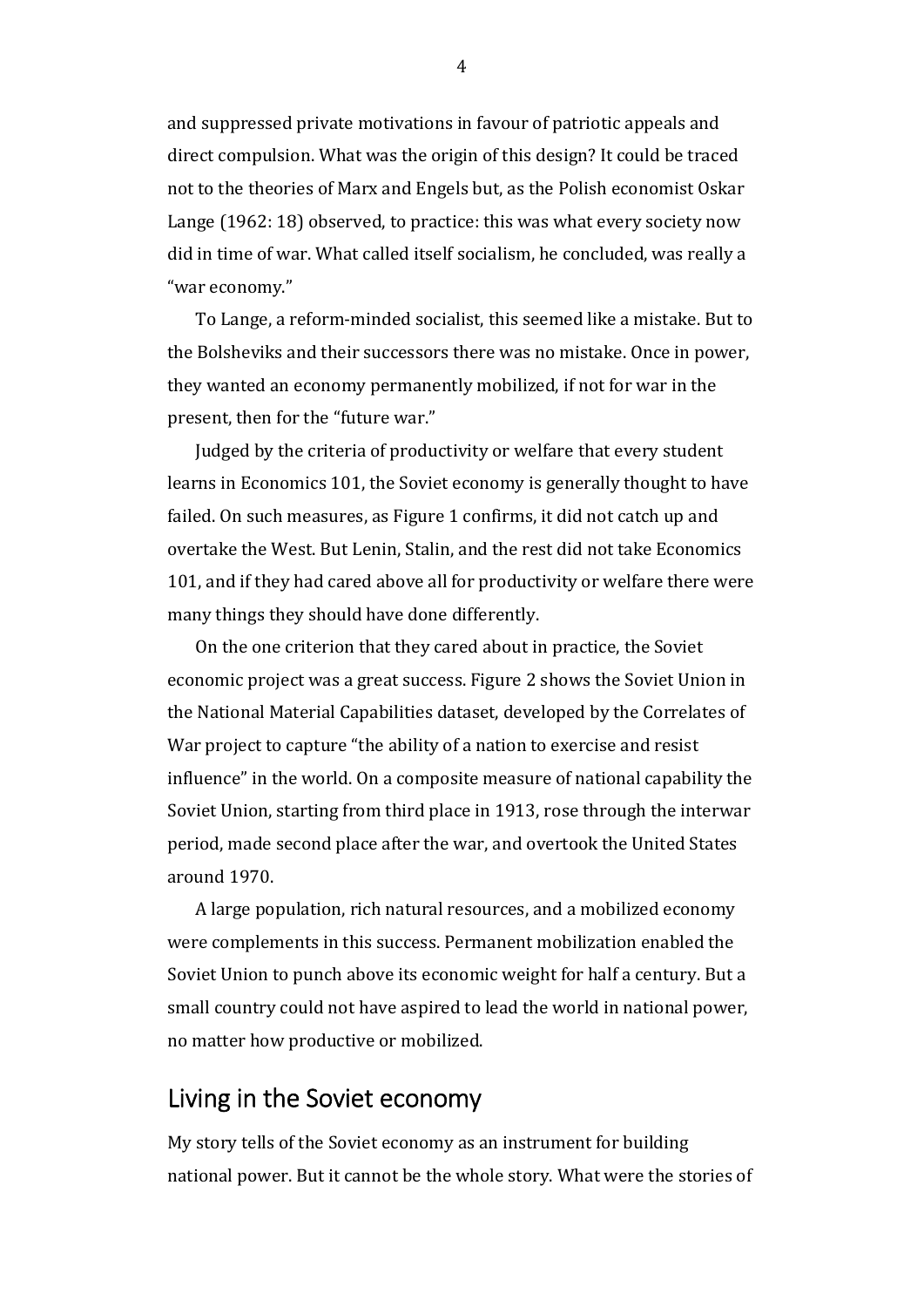the hundreds of millions born within its frontiers over two generations, who lived, learned, did business, made a home, made children, grew old, and died?

The business of the Soviet citizen was, first of all, secret. Most business was government business, and most government business was secret. The KGB controlled access to secret matters and used this to screen all office workers for political loyalty. Pervasive secrecy impeded evaluation of policies and the holding of leaders and managers to account. Major outcomes of Soviet rule were concealed for decades: famines, mass killings, the uses of forced labour, and the scale and scope of the militaryindustrial complex. Official secrecy was matched by private secrets: for good reason, many people hid their true life stories and inner beliefs from each other.

Officially, the business of the Soviet economy was planned by directives that cascaded from Moscow down through ministries and regional capitals to factories and offices. While providing for defence and investment, the directives were supposed to ensure that enough was left for the citizens to lead a decent life. But in the planned economy it was normal that supplies fell short of demands. The outward signs of this were continual shortages and queues. Shortages arose because managers were accountable to the state, not the buyer. The state incentivized them to produce the quota by volume first, and only then look after costs. In factories and offices, fraudulent exaggeration of performance was widespread. Goods intended for consumption were "siphoned" back into production, and cost overruns added to shortages, which were worsened when everyone became a hoarder in anticipation.

To mitigate the shortfalls, everyone made use of privileged connections and traded under the counter—if they could. Sometimes black markets and favours greased the machine by shifting resources to better use, so that the economy ran more smoothly. But sometimes the same activities worked as sand, clogging the gears and diverting effort away from the state's priorities.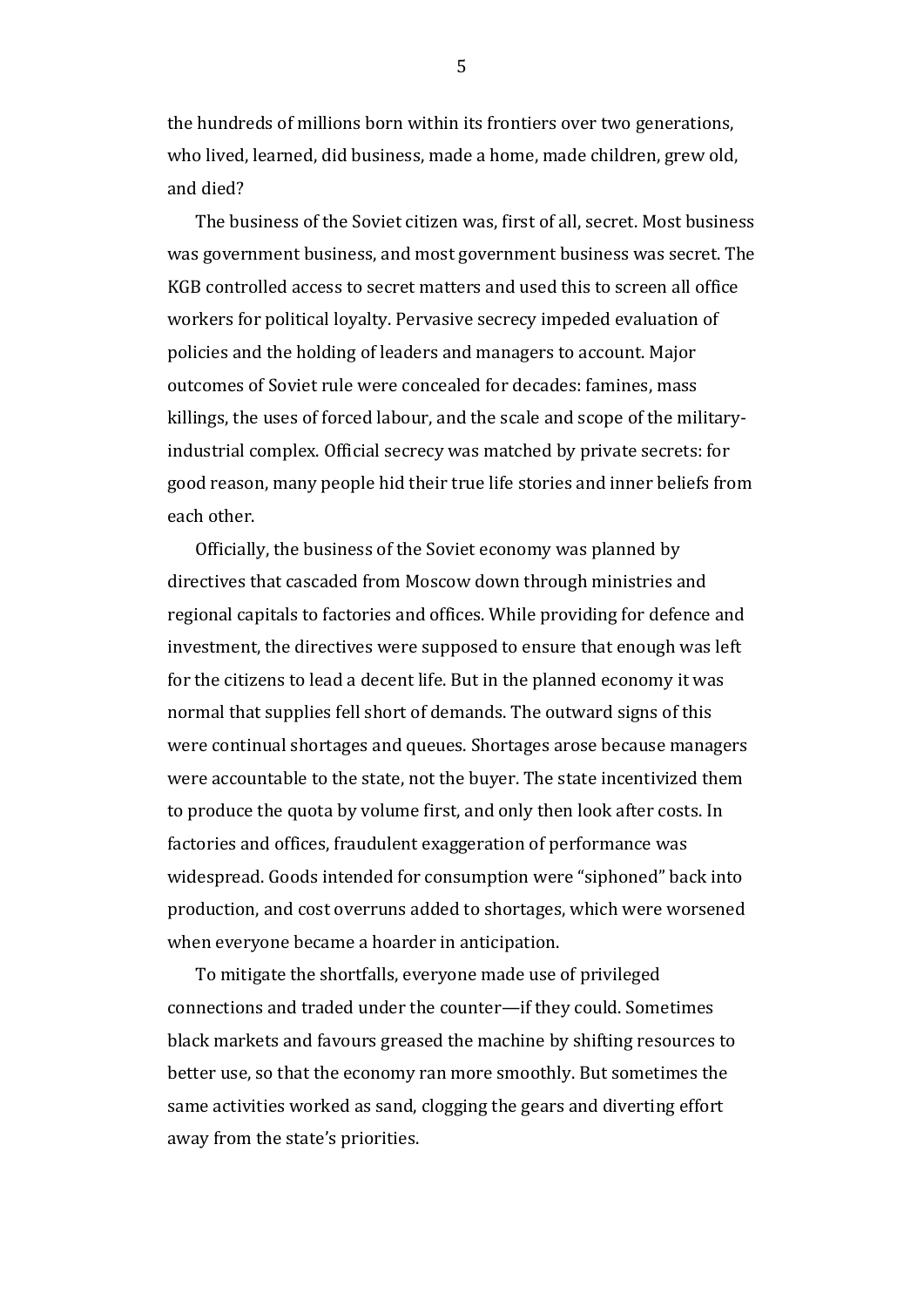The distribution of money incomes in the Soviet economy was relatively equal, but money was not the key. Great inequalities arose from privileged access to goods and services. The people who waited in line to buy bread or sausage were the unprivileged. To get things without waiting in line, you had to be important—or to know someone who was important, for a privilege could sometimes be borrowed through personal networks. To borrow privilege, you needed something with which to repay later, and to be trusted to repay. Building trust took time and repeated interaction, so the most productive networks matured over many years. Not everyone could do this, so some people just had to wait in line, perhaps forever.

The Soviet economy changed hundreds of millions of lives, sometimes for the better. The improvements were consistent with a focus on building national capabilities. In 1897, barely one in five Russian women between the ages of 9 and 49 could read and write—around half the rate of male literacy. For women, the rate rose to 80 per cent by 1939 and 98 per cent by 1959. Women who were literate were no longer predestined for drudgery in fields and factories. They could work in offices and lead respectable lives. By 1970 women comprised half of students in higher education and more than half of employees in government administration (TsSU 1972: 35, 348, 445). There were still a glass ceiling and job segregation. Working women (that is, nearly all women of working age who were not pregnant or nursing) faced a double shift: housework came after a day working for the state. Since the state could not organize effective contraception, women also bore the burden of family limitation through abortion. In historical perspective, nonetheless, their life chances were strikingly improved.

Because men are less robust than women at every stage of life, the survival of men can illustrate the advances and limits of Soviet public health. For context, since the mid-nineteenth century the world has seen two revolutions in human survival. First, survival in early life was transformed by the germ theory of disease, applied through clean food and water, the control of infections, and antiseptic childbirth. The Soviet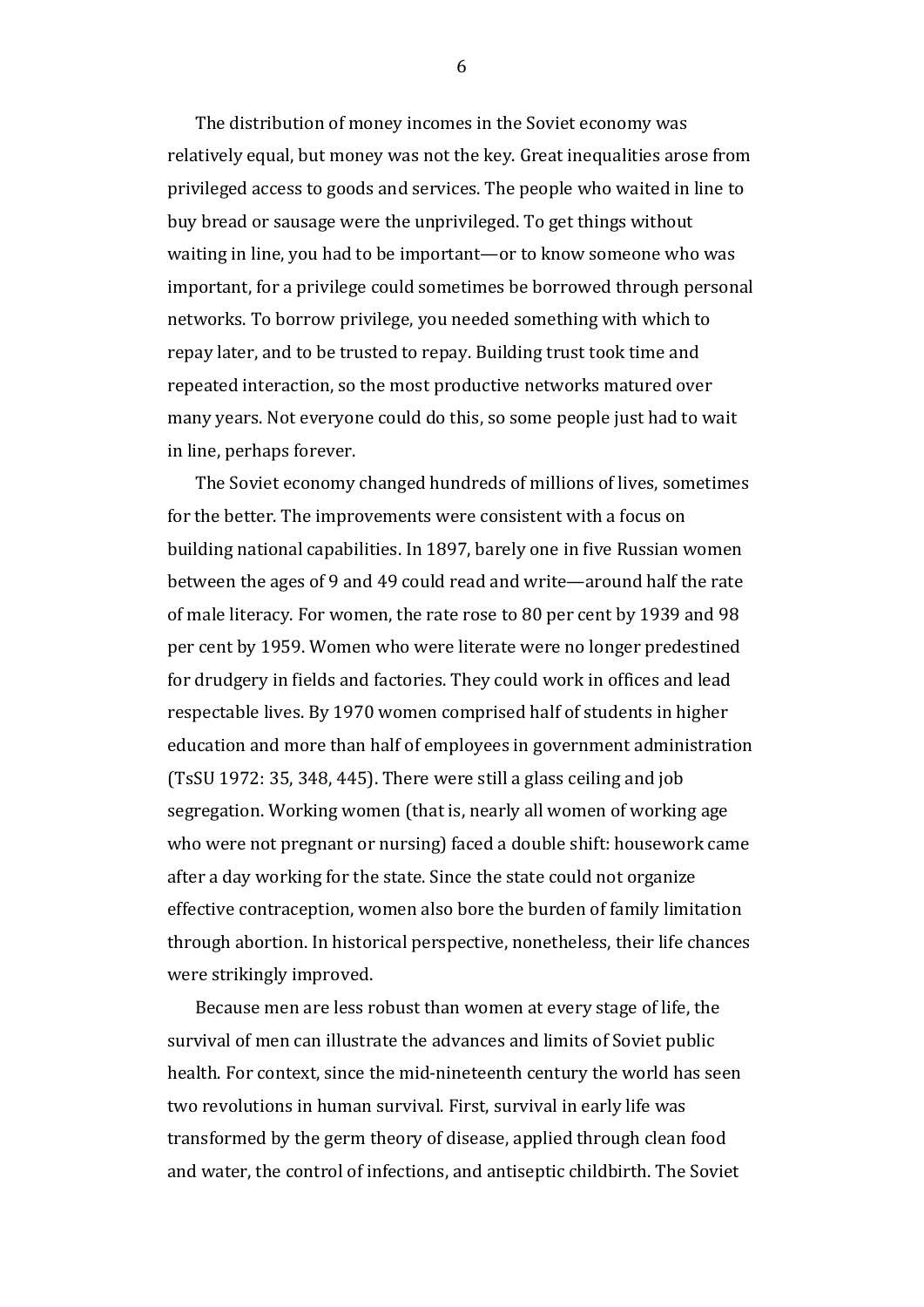Union saw this revolution applied from the 1920s to the 1950s. Russian males' life expectancy at birth doubled in consequence, rising from less than 30 years in 1897 to more than 60 in 1959 (Goskomstat Rossii 1998: 167-168).

In a second global revolution, survival in later life has been transformed by the science of non-infectious and degenerative diseases, applied through promotion of a healthy urban environment and life style, and by medical and surgical interventions to prolong life. Of this second revolution, the Soviet Union's historical demography gives no sign. In 1989, the life expectancy of a 40-year old Russian male was unchanged on a century before.

## When was the Bolshevik century?

Born in the Great War, the Soviet economy existed entirely within the twentieth century, so it is natural to think of it as a product of that century. But the roots of the "Bolshevik century" can be found long before 1900.

The large, centralized Soviet economy was designed to exploit the advantages of mass production: high volume, low cost, standard quality, and interchangeable parts. The century of mass production began in the United States in the 1870s as railways widened markets and corporations learned how to grow by centralizing information and control. That era was ended in the 1970s by the rise of services and by flexible production based on sharing information across the market (e.g. Broadberry 1997).

Another century is also relevant. This was the century of mass armies. In the American Civil War, railways first enabled hundreds of thousands of soldiers with mass-produced weapons to be concentrated on single fronts. The Soviet economy was designed to supply that kind of war. But the era of mass armies was also ended in the 1970s—by cruise missiles which, armed with battlefield nuclear weapons, turned the mass army from a threat into a target (Onorato et al. 2014).

With the 1970s mass production was over, and mass armies were over, and after that the Soviet economy was on borrowed time. It hung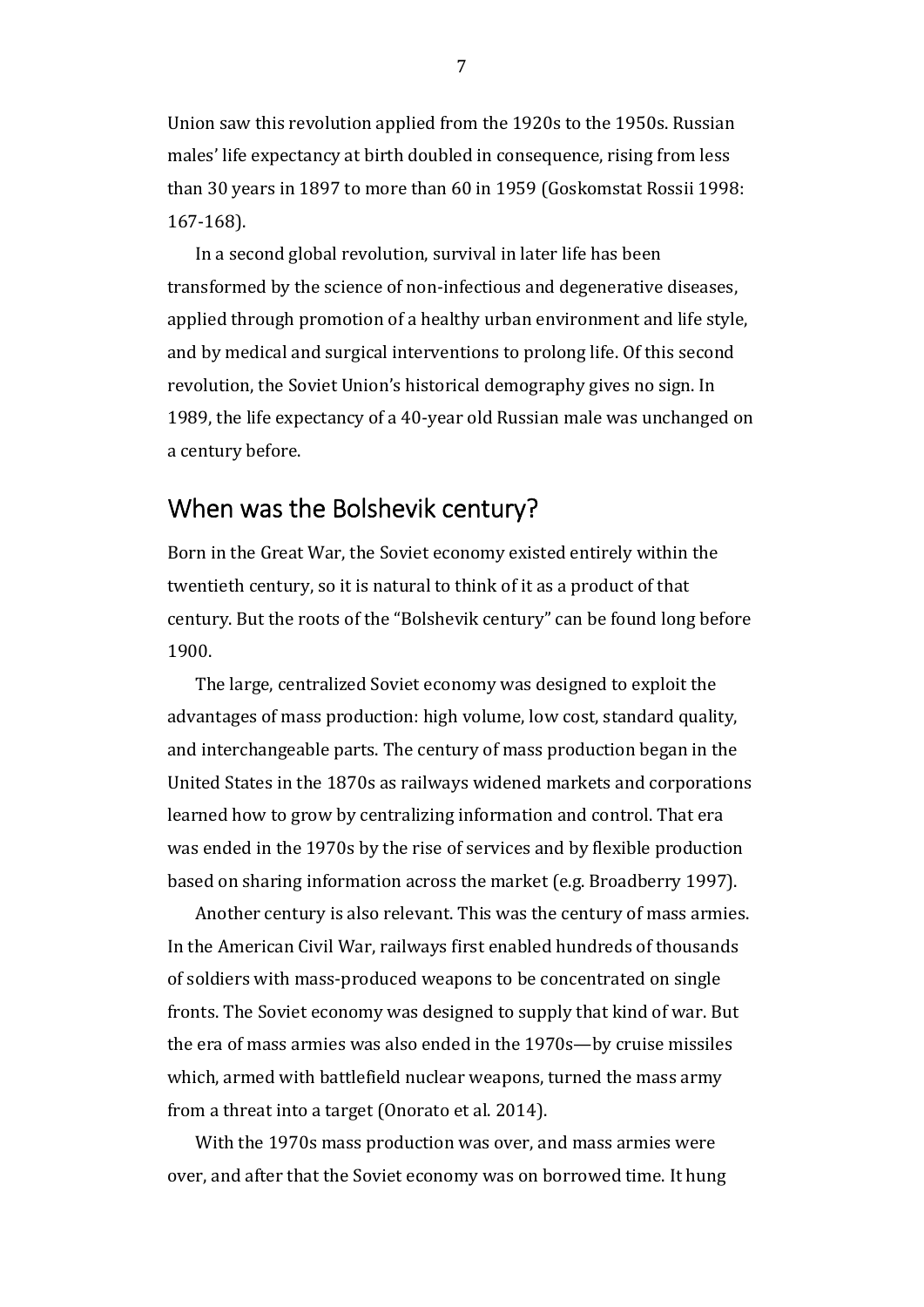around for a while, then collapsed. Naturally there was more at work in the timing than just deep forces. In the 1980s the Soviet system was shaken at many levels, strategic, economic, political, and moral. The end came when new leaders lost the will to power at any price.

Will the Soviet economy come back to life? Something like it lives on in Cuba and in North Korea. In Russia, the idea of returning to a "mobilization economy" has been floated (Ivanov 2014). Russia today is highly exposed to the world economy through oil prices and international lending. Every war scare repeats old patterns. The Putin administration asks: Will external weakness encourage trouble at home? Will domestic discontent encourage the foreign enemy to intervene in Russia? "Patriotic" scholars and officials ask: Can a new mobilization free Russia from dependence on its enemies? Can it prepare Russia for the threat of future war? As they ask these questions, they invoke memories of forced industrialization under Stalin, and of war mobilization against Germany and Japan.

Such thinking raises huge issues. Might readiness for "future war" again become the Russian state's first priority? In our new era of information-sharing, can a centralized mobilization economy still work? Can a mobilization economy still supply massive military power to a battlefield where nuclear weapons will be delivered by drones? The scholar is curious, but the citizen might hope not to find out.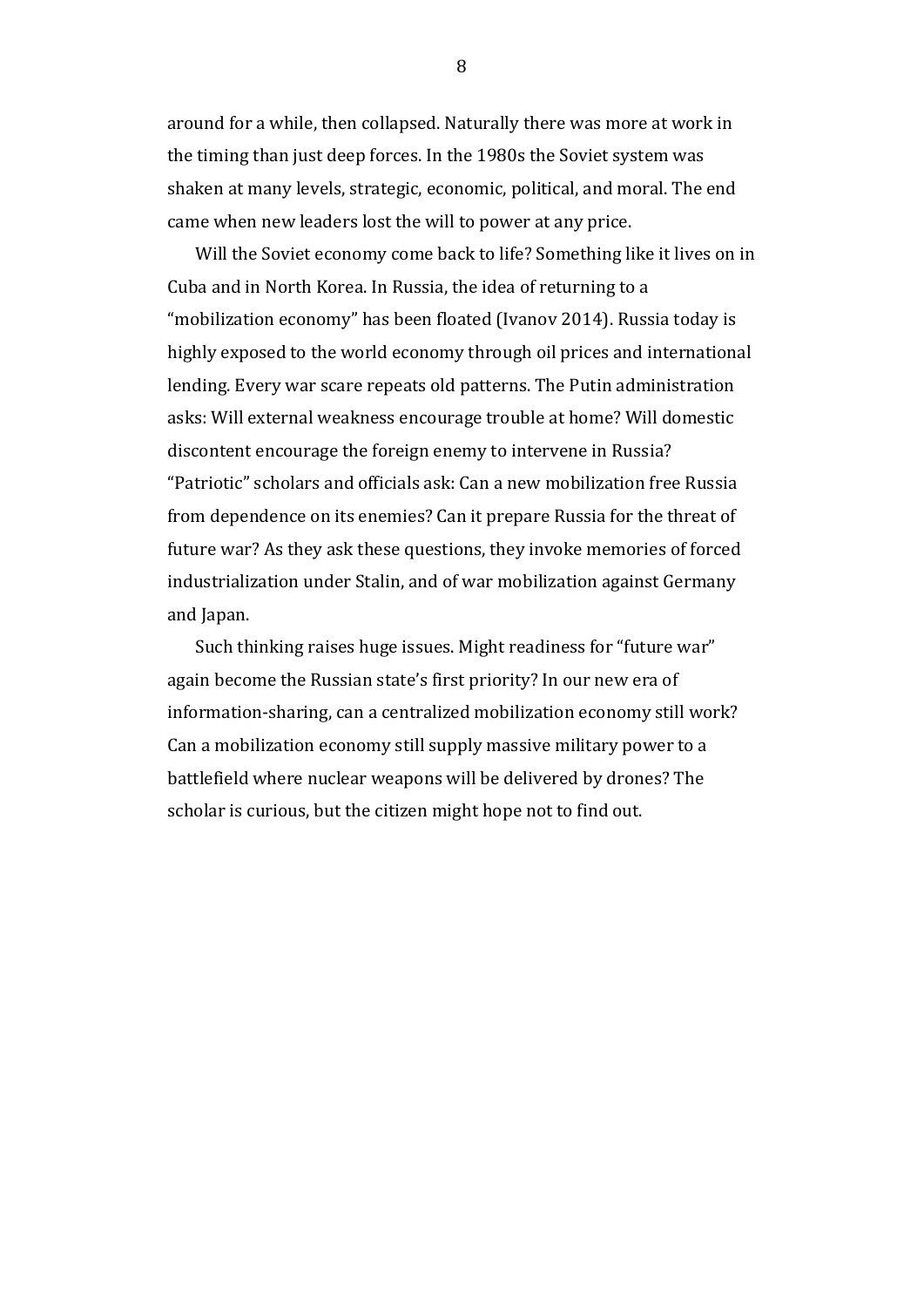### References

- Broadberry, S. N. 1997. *The Productivity Race: British Manufacturing in International Perspective 1850-1990.* Cambridge: Cambridge University Press.
- Goskomstat Rossii. 1997. *Naselenie Rossii za 100 let (1897-1997). Statisticheskii sbornik.* Moscow: Goskomstat Rossii.

Ivanov, Andrei. 2014. "Mobilizatsionnaia ekonomika: kakoi ona mozhet byt'?" *Svobodnaia pressa* (October 28, 2014), at http://svpressa.ru/economy/article/102320/.

- Kontorovich, Vladimir, and Alexander Wein. 2009. "What Did the Soviet Rulers Maximise?" *Europe-Asia Studies* 61(9): 1579-1601.
- Lange, Oskar. 1962. "Role of Planning in Socialist Economy." In *Problems of Political Economy of Socialism*, pp. 16-30. Edited by Oskar Lange. Delhi: People's Publishing House.
- Lenin, V. I. 1974. "The Impending Catastrophe and How to Combat It" (1917). Reprinted in *Collected Works*, vol. 25. Moscow: Progress.
- Markevich, Andrei, and Mark Harrison. 2011. "Great War, Civil War, and Recovery: Russia's National Income, 1913 to 1928." *Journal of Economic History* 71(3): 672-703.
- Nove, Alec. 1961. "The Soviet Model and Under-Developed Countries." *International Affairs,* 37(1): 29-38.
- Onorato, Massimiliano Gaetano, Kenneth Scheve, and David Stasavage. 2014. "Technology and the Era of the Mass Army." *Journal of Economic History,* 74(2): 449-481.
- Samuelson, Lennart. 2000. *Plans for Stalin's War Machine: Tukhachevskii and Military-Economic Planning, 1925-1941.* Basingstoke: Macmillan.
- Singer, J. David, Stuart Bremer, and John Stuckey. 1972. "Capability Distribution, Uncertainty, and Major Power War, 1820-1965." In *Peace, War, and Numbers*, pp. 19-48. Edited by Bruce Russett. Beverly Hills: Sage).
- Spulber, Nicolas. 1964. *Soviet Strategy for Economic Growth.* Bloomington: Indiana University Press.
- Stalin, J. V. 1949. "The Tasks of Business Executives" (1931). In *Works*, vol. 13 Moscow: Foreign Languages Publishing House.
- TsSU. 1972. *Narodnoe khoziaistvo SSSR. 1922-1972. Iubileinyi statisticheskii sbornik.* Moscow: Statistika.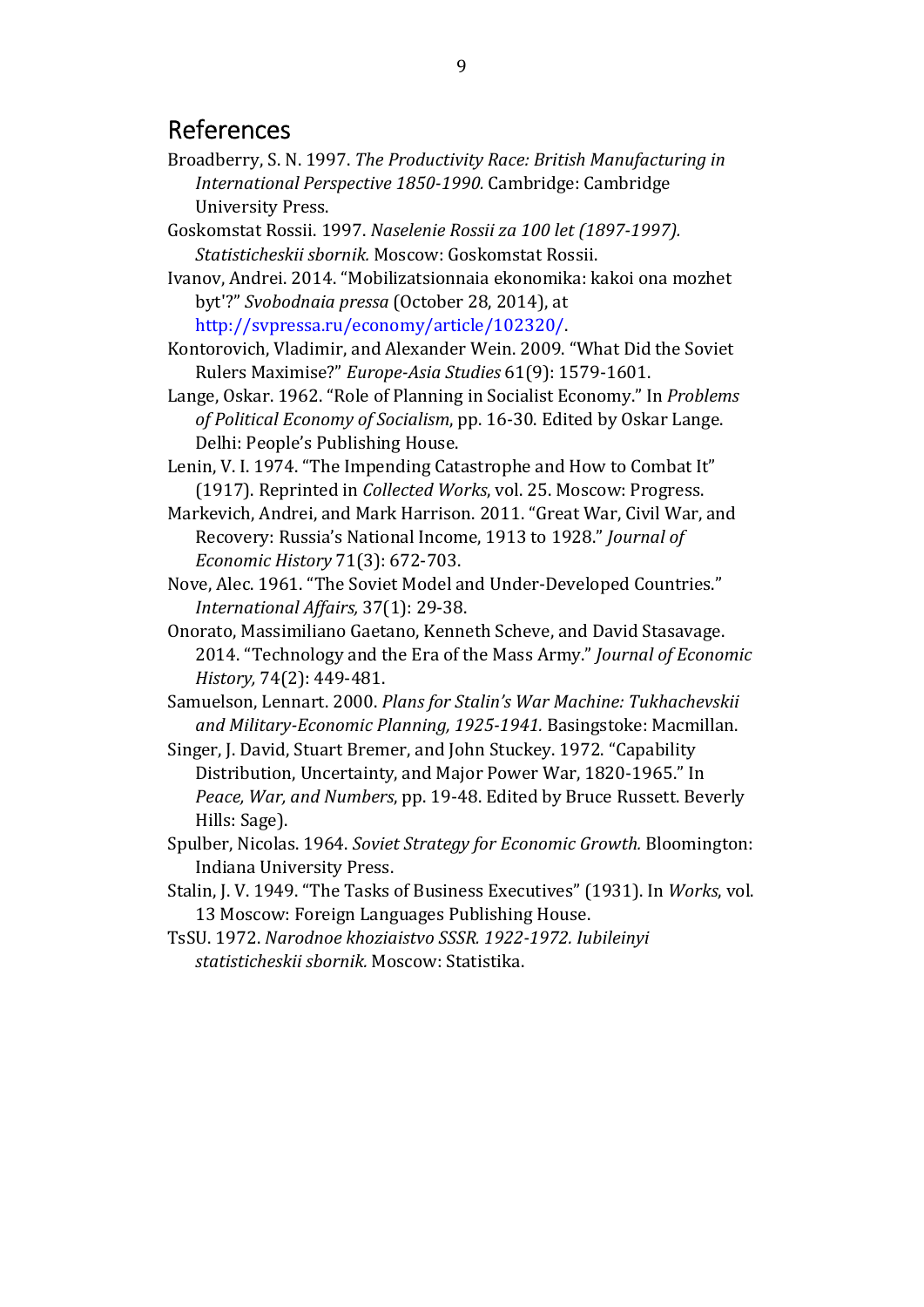## Figures

*Figure 1. Real GDP per head of the United States and Russia/the Soviet Union compared with the World, 1885 to 2008 (international dollars and 1990 prices)* 



Source: Data by Angus Maddison at http://www.ggdc.net/maddison, except Russia from Markevich and Harrison (2011). Territorial coverage: Russian Empire to 1913, then USSR and Former USSR.